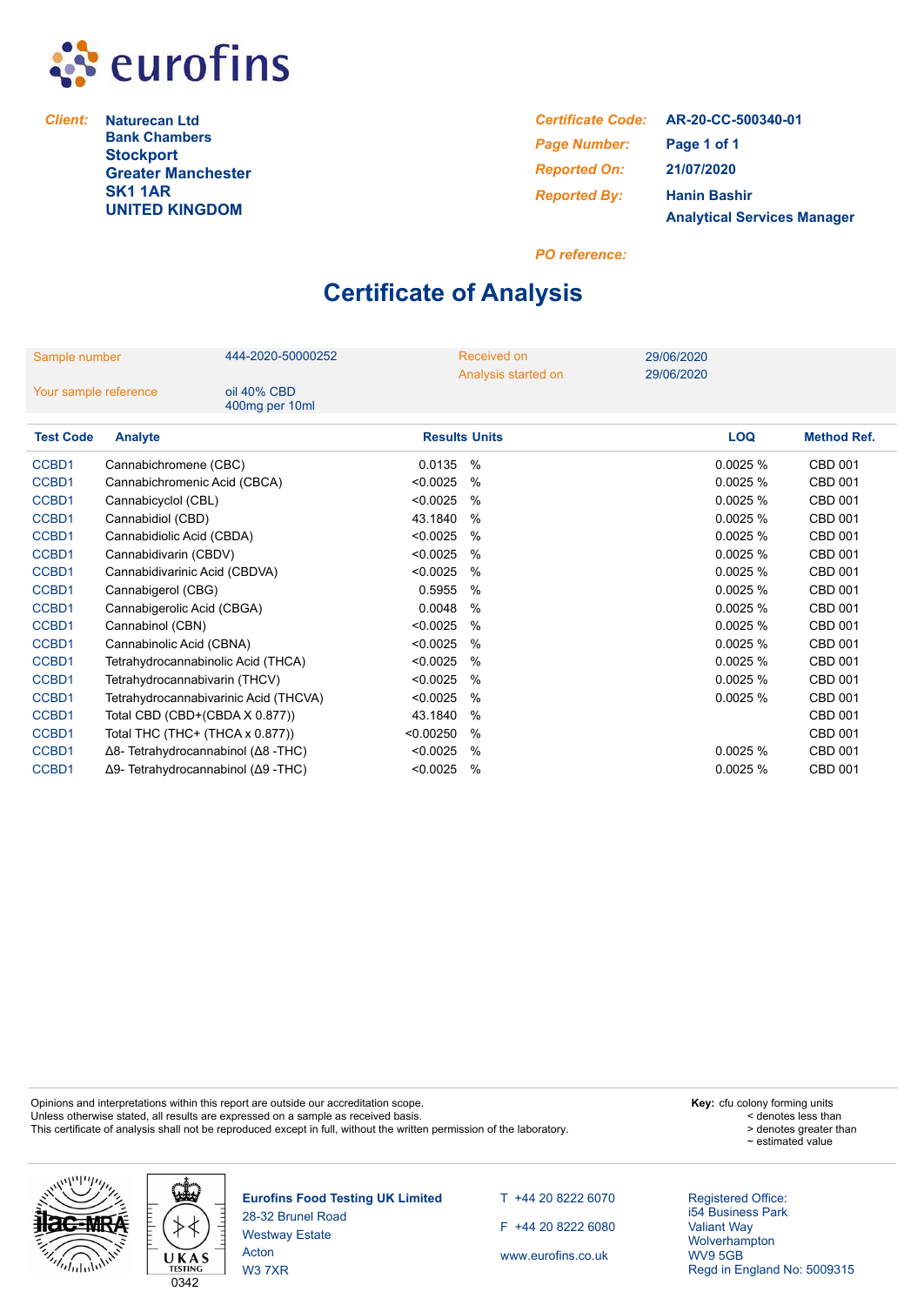

**EU1** PO Number

**AR-20-CC-095880-01**

Page 1 of 3

## **Certificate Of Analysis**

| Sample number         |                                           | 444-2020-10087071 |                           | Received on<br>Analysis Started on | 08/05/2020<br>08/05/2020 |                             |
|-----------------------|-------------------------------------------|-------------------|---------------------------|------------------------------------|--------------------------|-----------------------------|
| Your sample reference |                                           |                   | 7x 40% CBD Oil 10ml       |                                    | Your sample code         | 20-AFJ-952                  |
|                       | Storage condition<br>Matrix               |                   | <b>Ambient</b><br>Oil     |                                    | <b>Product Code</b>      | 5060705150979               |
|                       | <b>Test Code</b><br><b>Toxic Elements</b> | Analyte           |                           | Result                             |                          | SOP No.                     |
|                       | \$ UD401 [ud]                             | Arsenic (As)      |                           | <0.002 mg/kg                       |                          | ICPMS/010                   |
|                       | \$ UD033 [ud]                             | Cadmium           |                           | < 0.001                            | mg/kg                    | ICPMS/010                   |
|                       | \$ UD032 [ud]                             | Lead              |                           | < 0.005                            | mg/kg                    | ICPMS/010                   |
|                       | \$ UD579 [ud]                             | Mercury           |                           | 0.001                              | mg/kg                    | ICPMS/010                   |
|                       | <b>†JCSRA</b>                             |                   | 1,1,1,2-Tetrachloroethane | < 0.01                             | mg/kg                    | CON-PV 01330<br>$(2019-11)$ |
|                       | <b>+JCSRA</b>                             |                   | 1,1,1-Trichloroethane     | < 0.01                             | mg/kg                    | CON-PV 01330<br>$(2019-11)$ |
|                       | † JCSRA                                   |                   | 1,1,2-Trichloroethane     | < 0.01                             | mg/kg                    | CON-PV 01330<br>$(2019-11)$ |
|                       | † JCSRA                                   |                   | 1,1-Dichloroethane        | < 0.05                             | mg/kg                    | CON-PV 01330<br>$(2019-11)$ |
|                       | † JCSRA                                   |                   | 1,2-Dichloroethane        | < 0.05                             | mg/kg                    | CON-PV 01330<br>$(2019-11)$ |
|                       | † JCSRA                                   | 2-Butanon         | (Methylethylketon)        | $<$ 1                              | mg/kg                    | CON-PV 01330<br>$(2019-11)$ |
|                       | † JCSRA                                   | 2-Methylpentane   |                           | n.a.                               | mg/kg                    | CON-PV 01330<br>$(2019-11)$ |
|                       | * †JCSRA                                  | 3-Methylpentane   |                           | n.a.                               | mg/kg                    | CON-PV 01330<br>$(2019-11)$ |
|                       | UMRQJ [cc]                                |                   | Aerobic Plate Count 30°C  | < 10                               | cfu/g                    | <b>EUMM3.14</b>             |
|                       | +RMM04                                    | Aflatoxin B1      |                           | 1.0                                | µg/kg                    | W8333                       |
|                       | † RMM04                                   | Aflatoxin B2      |                           | < 0.20                             | µg/kg                    | W8333                       |
|                       | † RMM04                                   | Aflatoxin G1      |                           | < 0.50                             | µg/kg                    | W8333                       |
|                       | +RMM04                                    | Aflatoxin G2      |                           | < 0.50                             | µg/kg                    | W8333                       |
|                       | † RMM04                                   | Aflatoxins total  |                           | 2.2                                | µg/kg                    | W8333                       |
|                       | <b>†JCSRA</b>                             | Benzene           |                           | < 0.01                             | mg/kg                    | CON-PV 01330<br>$(2019-11)$ |
|                       | <b>†JCSRA</b>                             |                   | Bromodichloromethane      | < 0.05                             | mg/kg                    | CON-PV 01330<br>$(2019-11)$ |
|                       | <b>†JCSRA</b>                             | Chloroform        | (Trichloromethane)        | < 0.01                             | mg/kg                    | CON-PV 01330<br>$(2019-11)$ |
|                       | <b>†JCSRA</b>                             |                   | cis-Dichloroethene        | < 0.05                             | mg/kg                    | CON-PV 01330<br>$(2019-11)$ |
|                       | + JCSRA                                   |                   | Dibromochloromethane      |                                    | <0.05 mg/kg              | CON-PV 01330<br>$(2019-11)$ |





## **Eurofins Food Testing UK Ltd**

28-32 Brunel Road Westway Estate Acton London W3 7XR

T +44 (0) 20 8222 6070  $F + 44 (0) 8222 6080$ 

Regd Office: i54 Business Park Valiant Way Wolverhampton WV9 5GB Regd in England No: 5009315

www.eurofins.co.uk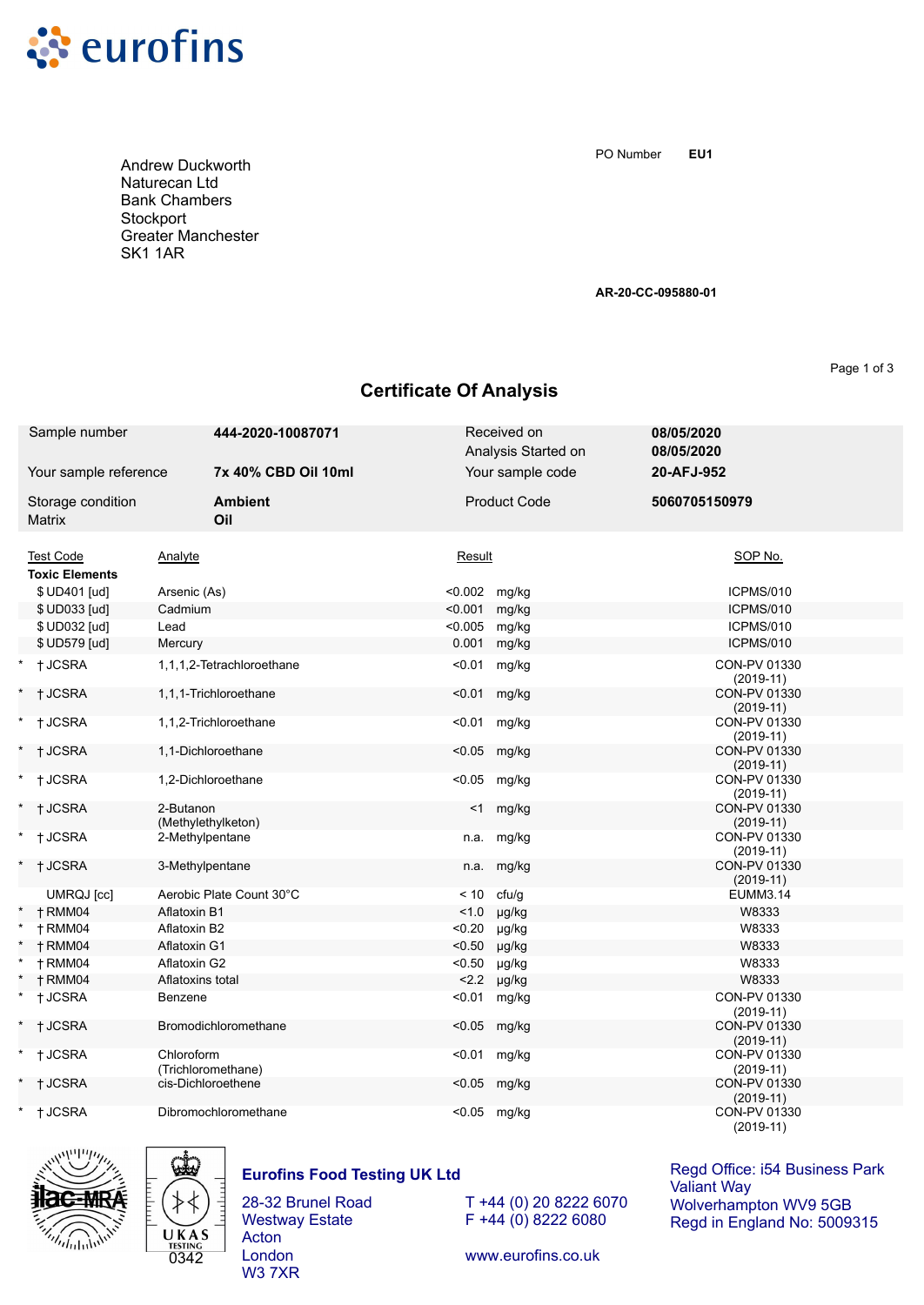

**EU1** PO Number

**AR-20-CC-095880-01**

Page 2 of 3

| Sample number               |                  |                                         | 444-2020-10087071            |                      | Received on<br>Analysis Started on | 08/05/2020<br>08/05/2020       |
|-----------------------------|------------------|-----------------------------------------|------------------------------|----------------------|------------------------------------|--------------------------------|
| Your sample reference       |                  |                                         | 7x 40% CBD Oil 10ml          |                      | Your sample code                   | 20-AFJ-952                     |
| Storage condition<br>Matrix |                  |                                         | <b>Ambient</b><br>Oil        |                      | <b>Product Code</b>                | 5060705150979                  |
|                             | <b>Test Code</b> | Analyte                                 |                              | Result               |                                    | SOP No.                        |
|                             | † JCSRA          | Dichloromethane                         |                              |                      | <0.05 mg/kg                        | CON-PV 01330                   |
|                             | UMWHQ [cc]       | Escherichia coli<br>B-Glucuronidase+    |                              |                      | $< 10$ cfu/g                       | $(2019-11)$<br><b>EUMM3.25</b> |
|                             | * † JCSRA        | <b>Ethyl Acetate</b>                    |                              |                      | <1 mg/kg                           | CON-PV 01330<br>$(2019-11)$    |
|                             | * + JCSRA        | Ethylbenzene                            |                              |                      | 0.016 mg/kg                        | CON-PV 01330<br>$(2019-11)$    |
|                             | † JCSRA          | m-/-p-Xylene                            |                              |                      | 0.059 mg/kg                        | CON-PV 01330<br>$(2019-11)$    |
|                             | + JCSRA          | Methyl acetate                          |                              | <1                   | mg/kg                              | CON-PV 01330<br>$(2019-11)$    |
|                             | † JCSRA          | Methylcyclopentane                      |                              |                      | n.a. mg/kg                         | CON-PV 01330<br>$(2019-11)$    |
|                             | UMC9P [cc]       | <b>Moulds</b>                           |                              |                      | $< 10$ cfu/g                       | <b>EUMM3.29</b>                |
|                             | * † JCSRA        | n-Heptane                               |                              |                      | n.a. mg/kg                         | CON-PV 01330<br>$(2019-11)$    |
|                             | * †JCSRA         | n-Hexane                                |                              |                      | n.a. mg/kg                         | CON-PV 01330<br>$(2019-11)$    |
|                             | * †JCSRA         | n-Pentane                               |                              |                      | n.a. mg/kg                         | CON-PV 01330<br>$(2019-11)$    |
|                             | $*$ + RM254      | Ochratoxin                              |                              |                      | $< 1.0$ µg/kg                      | W8322                          |
|                             | UMI6I [cc]       | $37^{\circ}$ C                          | <b>Presumptive Coliforms</b> |                      | $< 10$ cfu/g                       | EUMM3.04                       |
|                             | UMSSR [cc]       | Presumptive                             | Enterobacteriaceae 37°C      |                      | $< 10$ cfu/g                       | <b>EUMM3.05</b>                |
|                             | <b>UMRGX</b>     | Salmonella                              |                              | Not Detected /10 g   |                                    | <b>EUMM3.28</b>                |
|                             | <b>†JCSRA</b>    | Styrene                                 |                              |                      | 0.016 mg/kg                        | CON-PV 01330<br>$(2019-11)$    |
|                             | * † JCSRA        | Sum 3 chlorinated<br>solvents           |                              | Nicht<br>berechenbar | mg/kg                              | CON-PV 01330<br>$(2019-11)$    |
|                             | † JCSRA          | <b>Technical Hexane</b><br>(calculated) |                              | Nicht<br>berechenbar | mg/kg                              | CON-PV 01330<br>$(2019-11)$    |
|                             | † JCSRA          | Tetrachloroethene                       |                              | < 0.01               | mg/kg                              | CON-PV 01330<br>$(2019-11)$    |
|                             | † JCSRA          | Tetrachloromethane                      |                              | < 0.01               | mg/kg                              | CON-PV 01330<br>$(2019-11)$    |
|                             | * † JCSRA        | Toluene                                 |                              |                      | 0.062 mg/kg                        | CON-PV 01330<br>$(2019-11)$    |
|                             | * †JCSRA         |                                         | trans-Dichloroethene         |                      | <0.05 mg/kg                        | CON-PV 01330<br>$(2019-11)$    |





### **Eurofins Food Testing UK Ltd**

28-32 Brunel Road Westway Estate Acton London W3 7XR

T +44 (0) 20 8222 6070  $F + 44 (0) 8222 6080$ 

Regd Office: i54 Business Park Valiant Way Wolverhampton WV9 5GB Regd in England No: 5009315

www.eurofins.co.uk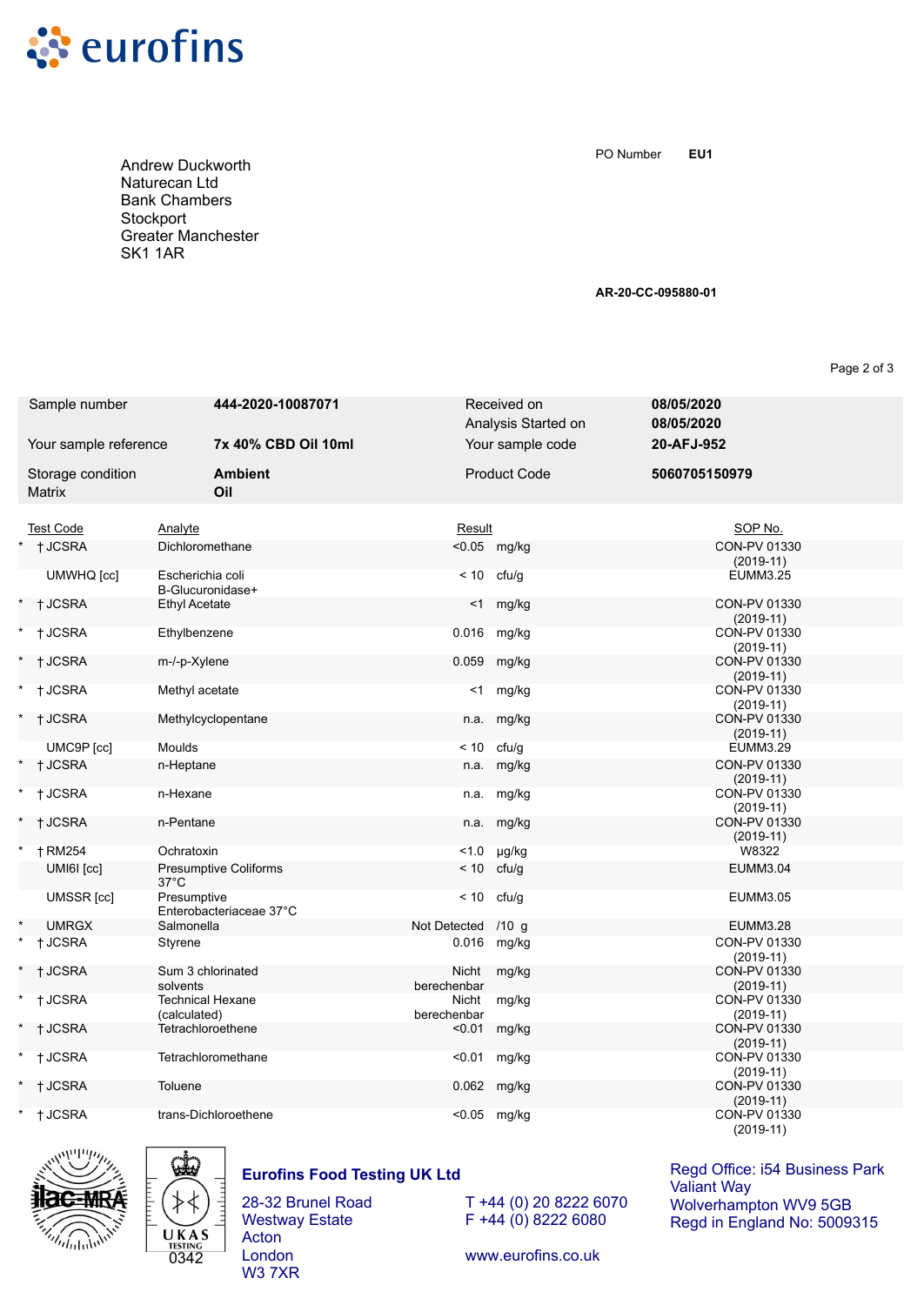

**EU1** PO Number

**AR-20-CC-095880-01**

| Sample number         |                                    |                 | 444-2020-10087071   |  | Received on<br>Analysis Started on | 08/05/2020<br>08/05/2020 |                             |  |
|-----------------------|------------------------------------|-----------------|---------------------|--|------------------------------------|--------------------------|-----------------------------|--|
| Your sample reference |                                    |                 | 7x 40% CBD Oil 10ml |  | Your sample code                   |                          | 20-AFJ-952                  |  |
|                       | Storage condition<br><b>Matrix</b> | Oil             | <b>Ambient</b>      |  | <b>Product Code</b>                | 5060705150979            |                             |  |
|                       |                                    |                 |                     |  |                                    |                          |                             |  |
|                       | <b>Test Code</b>                   | Analyte         |                     |  | Result                             |                          | SOP No.                     |  |
|                       | * + JCSRA                          | Tribromomethane |                     |  | $< 0.05$ mg/kg                     |                          | CON-PV 01330<br>$(2019-11)$ |  |
| *                     | <b>+JCSRA</b>                      | Trichloroethene |                     |  | $< 0.01$ mg/kg                     |                          | CON-PV 01330<br>$(2019-11)$ |  |
| $\star$               | <b>+JCSRA</b>                      | Xylene (ortho-) |                     |  | $0.033$ mg/kg                      |                          | CON-PV 01330<br>$(2019-11)$ |  |
|                       | UMC9P [cc]                         | Yeast           |                     |  | < 10<br>cfu/g                      |                          | <b>EUMM3.29</b>             |  |
|                       |                                    | $\sqrt{2}$      |                     |  |                                    |                          |                             |  |

 $C_{\text{max}}$ 

**Reported validated by Roxana Crivat, Analytical Service Manager on 22/06/2020**

Unless stated, all results are expressed on a sample as received basis. Uniess stated, all results are expressed on a sample as received basis.<br>
Thidicates that this test was subcontracted the subcontracted Key: cfu colony forming units \$ Indicates that this test was subcontracted to a UKAS accredited lab

\* Indicates that this parameter is not included in the UKAS accreditation schedule for the laboratory. Opinions and/or interpretations within this report are outside our accreditation scope. Certificates may not be reproduced except in full and with the written permission of the laboratory.

Test Site Key: [ud] [to] - Wolverhampton Site [cc] - Acton Site

- < denotes less than
	- $>$  denotes greater than  $\sim$  estimated value



#### **Eurofins Food Testing UK Ltd**

28-32 Brunel Road Westway Estate Acton London W3 7XR

T +44 (0) 20 8222 6070 F +44 (0) 8222 6080

Regd Office: i54 Business Park Valiant Way Wolverhampton WV9 5GB Regd in England No: 5009315

www.eurofins.co.uk